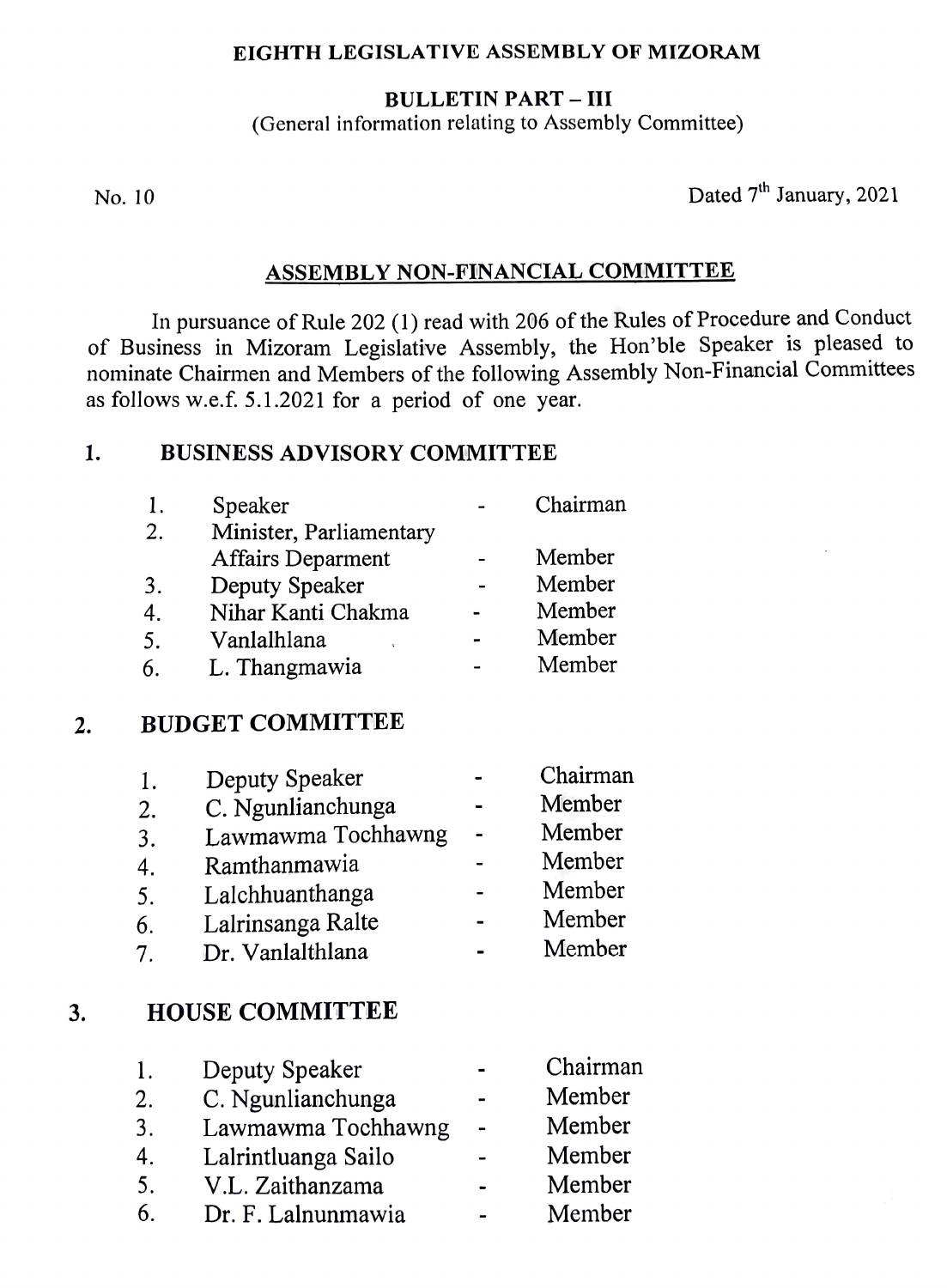#### RULES COMMITTEE  $4.$

| 1.               | Speaker              | Chairman |
|------------------|----------------------|----------|
| 2.               | Nihar Kanti Chakma   | Member   |
| 3.               | K.T. Rokhaw          | Member   |
| $\overline{4}$ . | Vanlalhlana          | Member   |
| 5.               | H. Biakzaua          | Member   |
| 6.               | Dr. K. Pachhunga     | Member   |
| 7.               | Er. H. Lalzirliana   | Member   |
| 8.               | C. Lalmuanpuia       | Member   |
| 9.               | Andrew H. Thangliana | Member   |

## 5. COMMITTEE ON PETITION

| 1. | Zothantluanga       | Chairman |
|----|---------------------|----------|
| 2. | K.T Rokhaw          | Member   |
| 3. | Vanlalhlana         | Member   |
| 4. | B.D. Chakma         | Member   |
| 5. | Lawmawma Tochhawng  | Member   |
| 6. | Lalrintluanga Sailo | Member   |
| 7. | Lalchhuanthanga     | Member   |
| 8. | C. Lalmuanpuia      | Member   |
| 9. | Dr. Vanlaltanpuia   | Member   |
|    |                     |          |

## 6. COMMITTEE ON PRIVILEGE

|             | Dr. Vanlaltanpuia  | Chairman |
|-------------|--------------------|----------|
| 2.          | Nihar Kanti Chakma | Member   |
| 3.          | B.D. Chakma        | Member   |
| 4.          | V.L. Zaithanzama   | Member   |
| 5.          | H. Biakzaua        | Member   |
| 6.          | Lalrinsanga Ralte  | Member   |
| $7_{\cdot}$ | Zothantluanga      | Member   |

# 7. COMMITTEE ON SUBORDINATE LEGISLATION

| Chairman<br>Member<br>Member<br>Member<br>Member<br>Member<br>Member |
|----------------------------------------------------------------------|
|                                                                      |